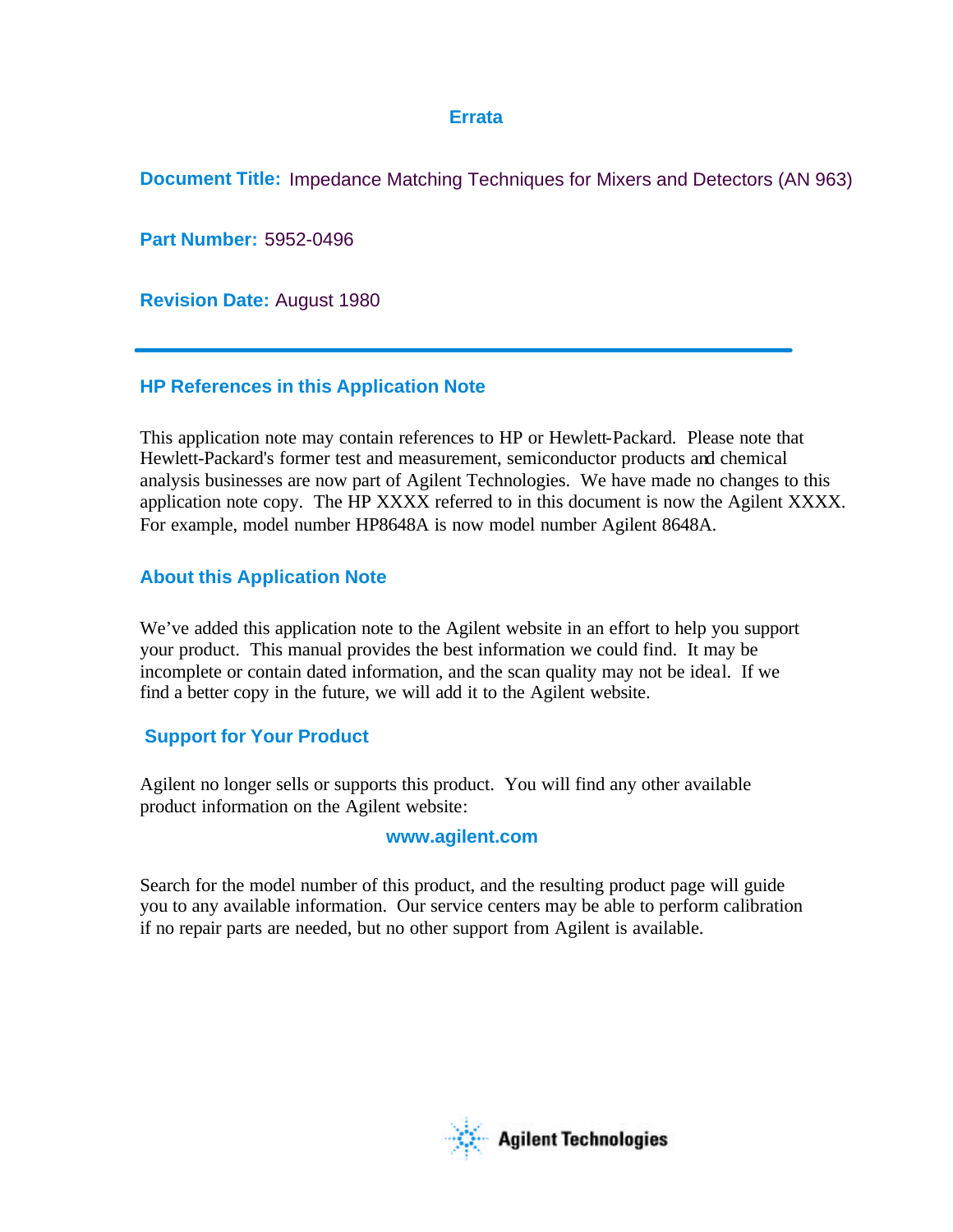

# **Impedance Matching Techniques for Mixers and Detectors**

# Application Note 963

### **Introduction**

The use of tables for designing impedance matching filters for real loads is well known [1]. Simple complex loads can often be matched by this technique by incorporating the imaginary portion of the load into the first filter element [2]. This technique is rarely useful for matching diodes because the equivalent circuit for the diode must include several real and imaginary elements. A methodical technique for matching such complex loads to a transmission line will be described. Previous references[3] to similar procedures were empirical in nature. No tables are used, but it is necessary to know the admittance of the diode in the frequency band of interest.

#### **Mixer Diode Admittance**

As an example, the Hewlett-Packard 5082-2709 mixer diode will be matched from 8 GHz to 12 GHz. A common local oscillator power level is one milliwatt, but it is not useful to measure the diode admittance at this level. The admittance is a function of power absorbed, so the diode admittance would change when the matching circuit is added. A matching circuit designed for the diode admittance measured with one milliwatt incident would be incorrect for a diode absorbing one milliwatt. The correct measurement of diode admittance must use more power so that the diode absorbs one milliwatt. A convenient method monitors the rectified current. A level of 1.5 milliamperes is indicative of one milliwatt absorbed.

Figure 1 shows the measured admittance of the 5082-2709 mixer diode. Some computer analysis programs can work with a load characterized in this way. However, in many cases, the equivalent circuit must be defined. The circuit shown in Figure 1 is commonly used for mixer diodes. The values shown were obtained by a computer optimization program. The program changes the values until the calculated admittance at several frequencies is close to the measured admittance. Although the impedance matching will be done at X band, a more accurate equivalent circuit was obtained by using a broader band of frequencies in the computer optimization procedure.



**Figure 1. Admittance of 5082-2709 Beam Lead Mixer. 1.5 mA Rectified Current.**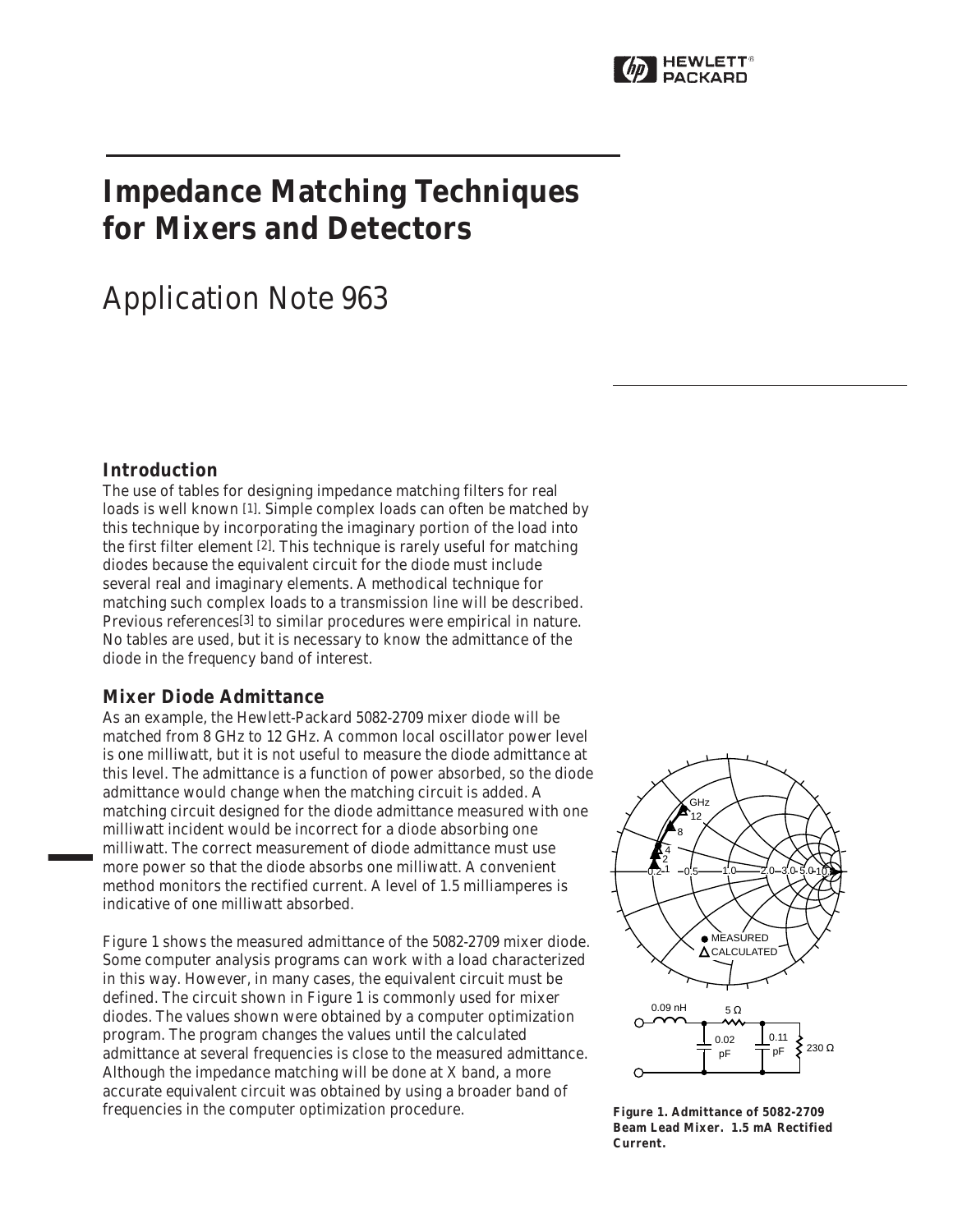#### **Narrow Band Matching**

The simplest type of impedance matching would be to match at the center frequency and accept the results at other frequencies. A common technique for single frequency matching is shown in Figure 2. A length of transmission line is used to rotate the immittance to the unit real circle, then the appropriate inductance or capacitance is added to reach the center of the Smith Chart. The equivalent series resistance of the diode at 10 GHz is close to 50 ohms, so it is not necessary to add a length of line to reach the unit resistance circle. A 1.4 nH series inductance will match the diode at 10 GHz (Figure 2A). However, this circuit is incomplete, since a dc return is necessary for successful mixer operation. This could be provided by a large shunt inductance, or the diode could be tuned by a shunt inductance. In this case a length of line is needed to move the susceptance to the unit conductance circle before adding 0.45 nH in shunt (Figure 2B). The VSWR at band edges is 3:1 with shunt tuning, while it is less than 2:1 with series tuning.

#### **Broadband Matching**

Broadband design techniques must consider the entire frequency band in the matching procedure. It is usually sufficient to work with the center and end frequencies. A two-step procedure is shown in Figure 3A. First a length of series transmission line is added to the mixer diode to make the conductance at band edges equal to the inverse of the conductance at resonance  $(Y_1)$ . The other element in the matching circuit is a shunt resonant transmission line shorted to ground, to bring the band edge admittances together  $(Y_2)$ . The final admittance curve is shown expanded in Figure 3B. Characteristic impedance and length are best determined by solving the resonance equations at band edge frequencies.









**Figure 2B. Single Frequency Shunt Tuning, Admittance Coordinates.**

**Figure 3. Two Element Mixer Matching Circuit, Admittance Coordinates.**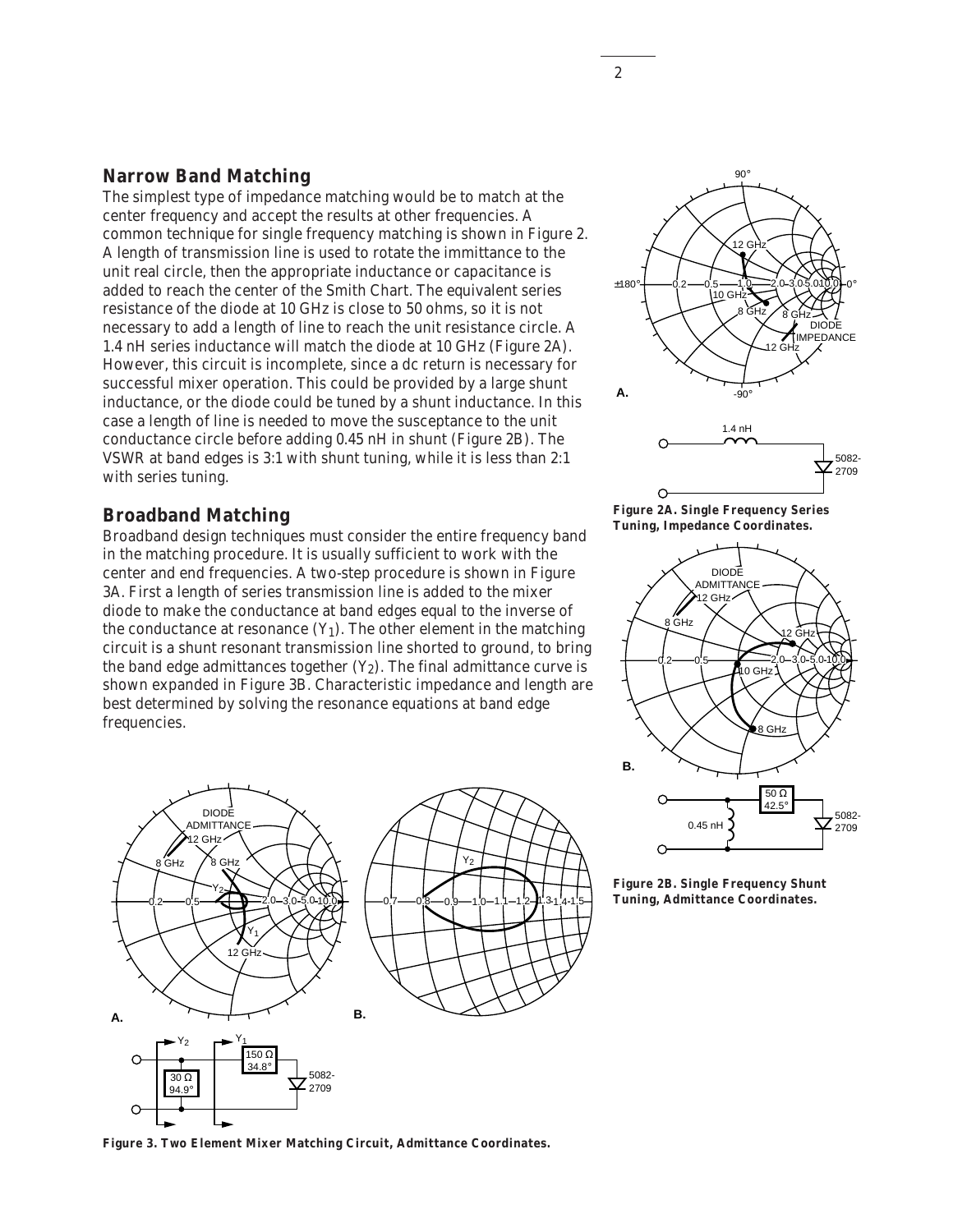Let Θ be the electrical length at 8 GHz. From Figure 3A the resonance equations for normalized admittance are:

$$
\frac{50}{Z_0 \tan \Theta} + 0.42 = 0
$$
  

$$
\frac{50}{Z_0 \tan 1.5\Theta} - 0.75 = 0
$$
  

$$
\Theta = 75.9^\circ
$$
  

$$
Z_0 = 30 \text{ ohms}
$$

Unfortunately, this simple technique does not usually yield realizable values of characteristic impedance. For example, in this case a line impedance of 150 ohms is required. A one mil wide line on 10 mil alumina corresponds to 97 ohms and this is a reasonable limit on microstrip transmission lines.

Introducing realizability into the problem requires a third element in the matching circuit. Limiting the first transmission line to 100 ohms introduces asymmetry into the Smith Chart plot, as shown in  $Y_1$ , Figure 4.

It is not possible to make the conductance at band edges equal the inverse of the band center conductance. The criterion for determining the length of the 100 ohm transformer is the equality of the band edge conductances. When the shunt resonant circuit is added, the center frequency mismatch is much worse than the end frequency mismatch  $(Y_2,$  Figure 4A). The extra circuit element needed is a transformer with characteristic impedance and length chosen to center the admittance plot on the Smith Chart (Figure 4B). The value of this characteristic impedance is found by the designer interacting with the time shared



**Figure 4. Three Element Mixer Matching Circuit, Admittance Coordinates.**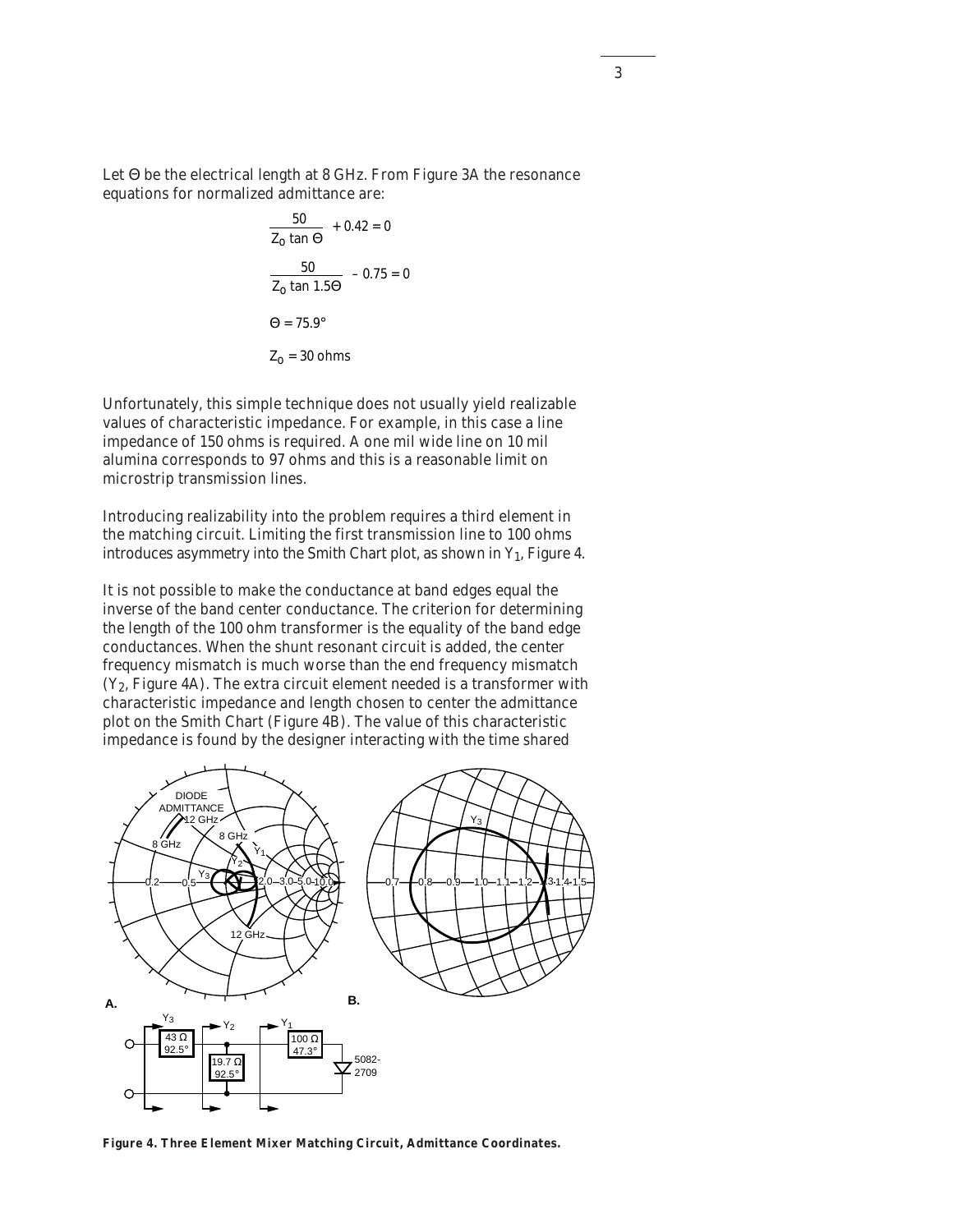computer analysis program until the maximum standing wave ratio is minimized.

A good starting value for the transformer characteristic admittance is found by estimating the final value of center frequency conductance and calculating the geometric mean of this value and the value at  $Y_2$ , 1.7 x 0.02 (Figure 4A). The final value may be estimated by assuming the final admittance plot will have the same diameter on the Smith Chart as  $Y_2$ . Attempts to improve the performance with a computer optimization program produced no significant change in the circuit shown in Figure 4.

#### **Detector Diode**

With a small amount of dc bias, the 5082-2709 beam lead diode makes an excellent detector diode. The matching procedure will not be so successful in this application, because the admittance is farther from the center of the Smith Chart and is more dispersive. Figure 5 shows the measured admittance of the diode with 50 microamperes bias current and the equivalent circuit obtained with the computer optimization program. The circuit elements representing package parasitics were assumed to be the same for this application as for the mixer application.

Figure 6 shows the three steps in the matching procedure for the detector diode. The 8.2 ohm characteristic impedance required for the shunt resonant transmission line would be difficult to realize. By using two lines in shunt, the characteristic impedance of each is doubled to a more practical value of 16.4 ohms. This technique also reduces parasitics by maintaining symmetry.

Although the maximum VSWR of 3.6 obtained in this example is adequate for many detector applications, a smaller reflection coefficient is required in some cases in order to avoid deterioration of performance of adjacent circuits. It is possible to improve the design by using both series and shunt resonant circuits to make a double loop on the Smith Chart. However, such a complicated circuit would be difficult to realize. It is often permissible to sacrifice some sensitivity in order to improve the VSWR. In this case the technique shown in Figure 7 is suggested. Here the maximum VSWR is reduced below 1.7 by first moving the diode admittance closer to the center of the Smith Chart by adding a 300 ohm shunt resistor across the diode. The three matching elements are then added.



**Figure 5. 5082-2709 Beam Lead Diode Admittance, 50** µ**A Bias.**



**Figure 6. Matching the Detector Diode, 50** µ**A Bias, Admittance Coordinates.**

4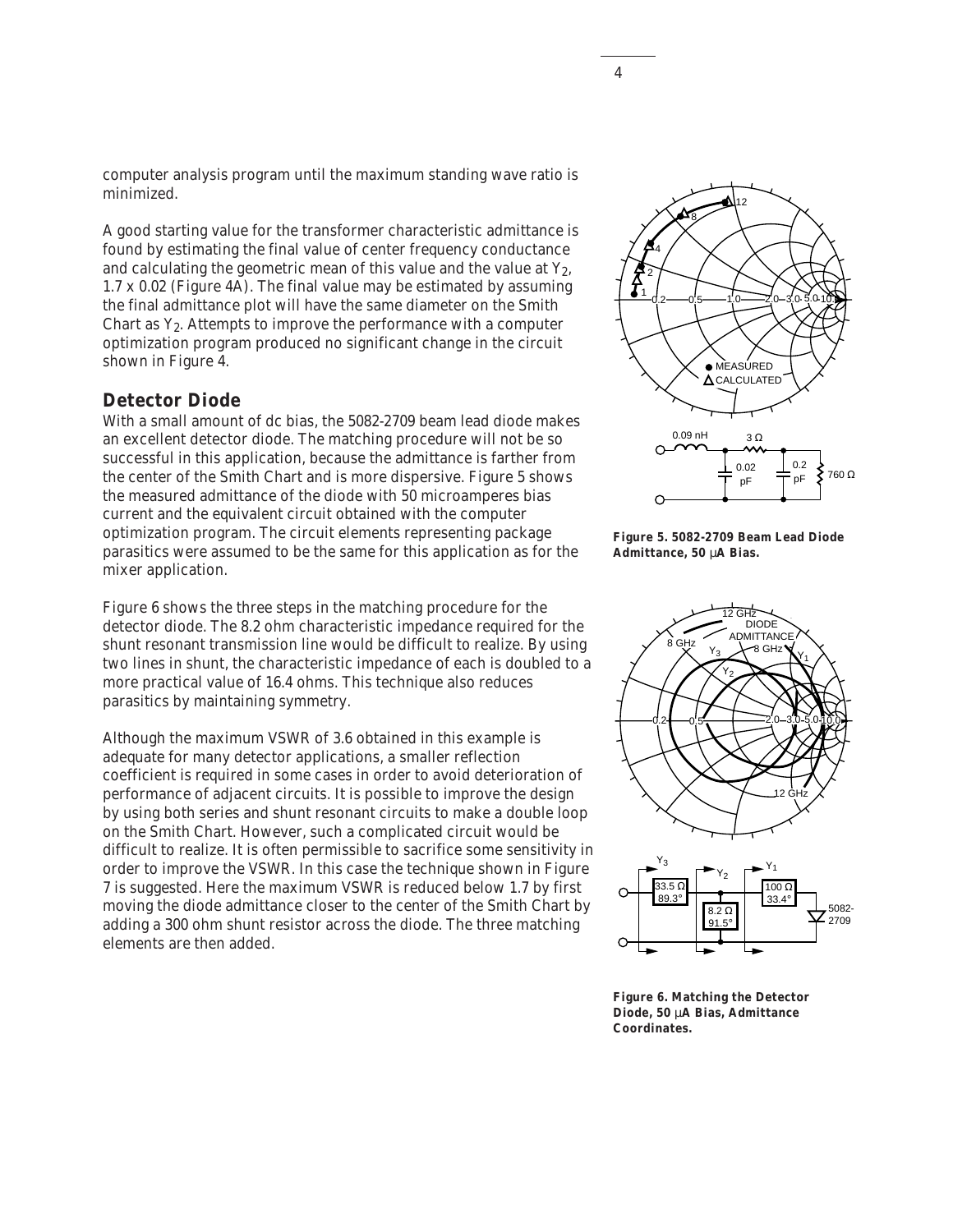

Sensitivity may be traded for VSWR by adjusting the value of the shunt resistor. Figure 8 illustrates this tradeoff. An unmatched detector diode has a sensitivity of 1.5 millivolts per microwatt. A broadband reactive matching circuit (Figure 6) causes about 1 dB loss due to reflection. Improving the match with a shunt resistor of 1000 and 300 ohms causes more loss due to power absorbed by the resistors. However, sensitivity loss due to reflections from an unmatched diode is one or two dB worse than that due to the matching network using a 300 ohm resistor.



**Figure 8. Gain of Detector Matching Networks.**

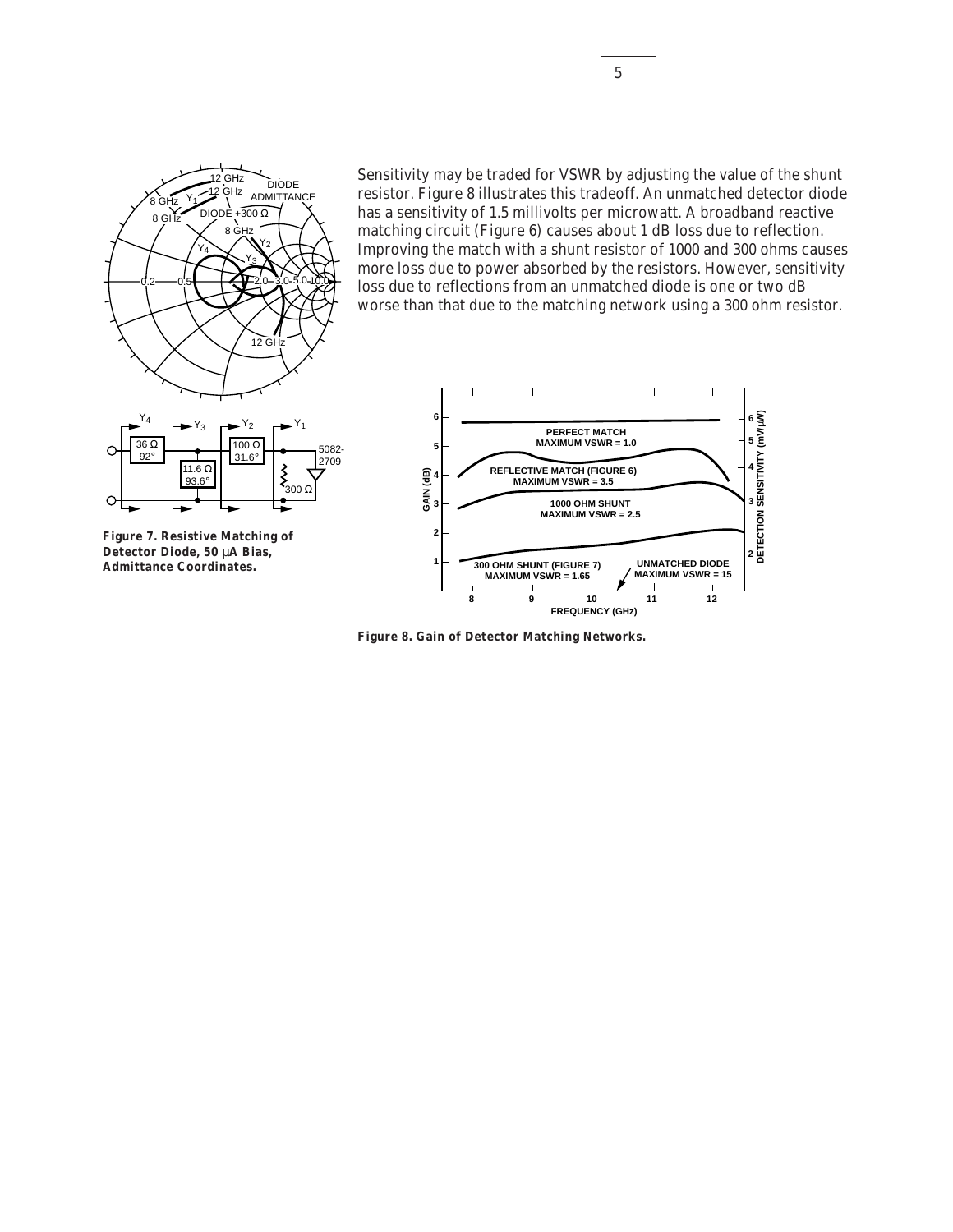Another technique for reducing mismatch loss in detector diodes is the use of increased bias current. This reduces the junction resistance so the diode is a better match to the 50 ohm transmission line. Unfortunately the reduction of junction resistance increases the loss in the diode series resistance. The net loss is always more than the loss in the shunt resistance required to achieve the same VSWR without increasing bias current. Figure 9 shows how tangential sensitivity deteriorates as VSWR improves for the two techniques. In every case, the shunt resistance provides a more sensitive detector for the same VSWR.

Another way of adding the third reactive element in the matching circuit is the use of a shunt inductance or a shunt inductive line at the diode terminals. This allows the admittance to be rotated counterclockwise on the Smith Chart to a location where a realizable high impedance transformer or a lumped inductance can satisfy the dual requirement of equal band edge conductances equal to the inverse of the center frequency conductance.



**Figure 9. Comparison of VSWR using either Shunt Resistor or Increased Bias.**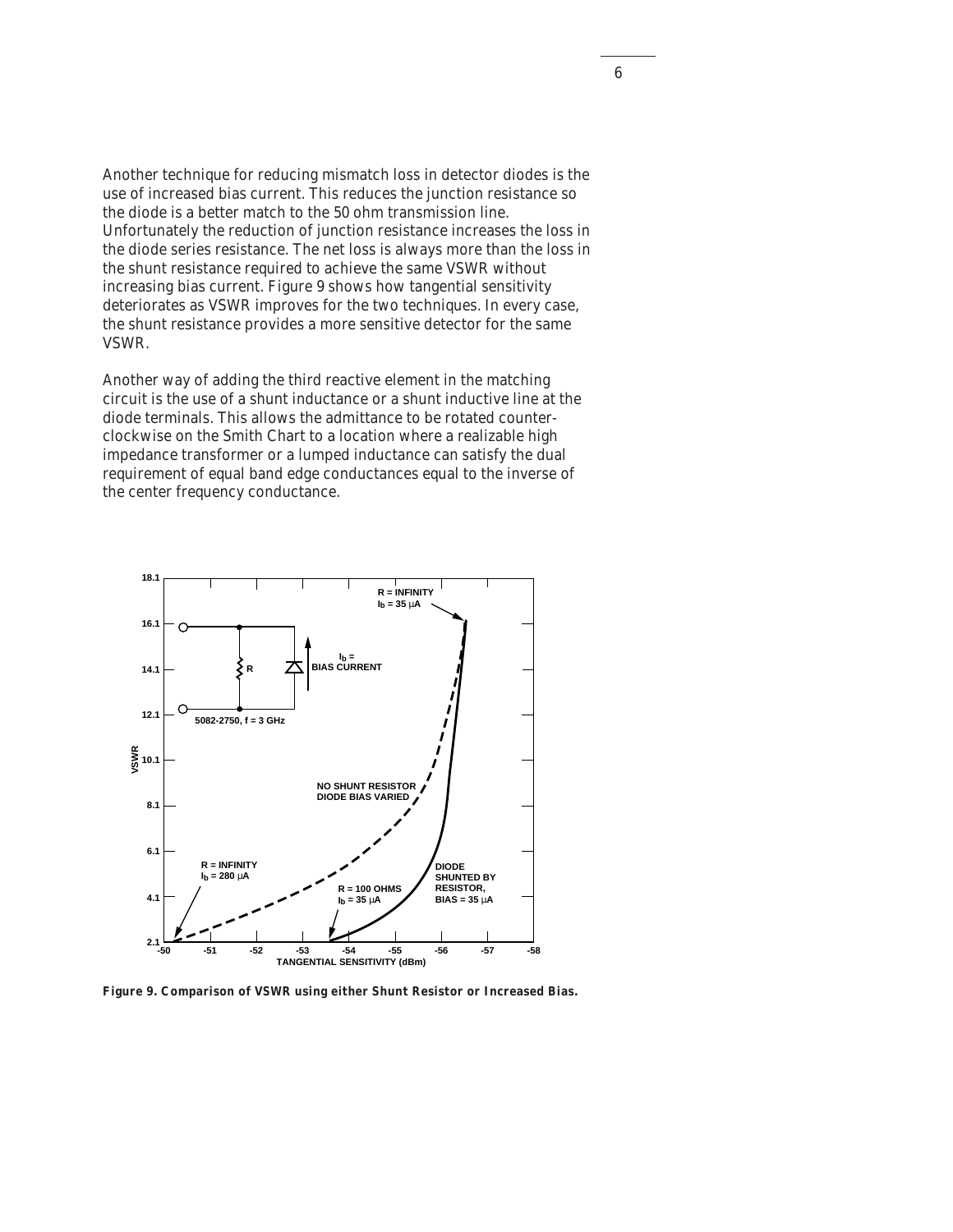A combination admittance-impedance Smith Chart is useful for finding the value of this shunt inductance. Point A (Figure 10) is the immittance of the diode-300 ohm shunt resistor combination at 10 GHz. We'll assume the final 10 GHz normalized admittance to be  $\tilde{G} = 1.5$ . This point will be reached along the  $\tilde{R} = 1/1.5$  circle by adding a series inductance. The initial shunt inductance then must move point A along the  $\tilde{G} = 0.27$  circle to the  $\tilde{R} = 1/1.5$  circle. To reach the intersection, point B, requires shunt inductance corresponding to the difference between the susceptance at these two points.

$$
\frac{1}{2\pi 10 \text{ L}} = 0.0148 - 0.0117 = 0.0031
$$
  
L = 5.1 nH

The series inductance to reach point C, 1.2 nH, is chosen to make the band edge conductances equal.



**Figure 10. Detector Matching on Immittance Chart.**

Figure 11 shows the admittance from 8 GHz to 12 GHz at each stage of the design – shunt inductance at A, series inductance at B, and finally the resonating shunt shorted line at C. The final admittance is expanded in Figure 11 B. The maximum VSWR is 1.55, slightly better than the 1.66 value of Figure 7.

Although the calculations show improved performance with lumped elements, the question of realizability must be considered. Spiral coils on microstrip make excellent inductors [4] [5] until the distributed capacity between turns becomes excessive. Figure 12 shows the empirical limits on inductance for these coils.



**Figure 11. Detector Matching with Shunt Inductance, 50** µ**A Bias, Admittance Coordinates.**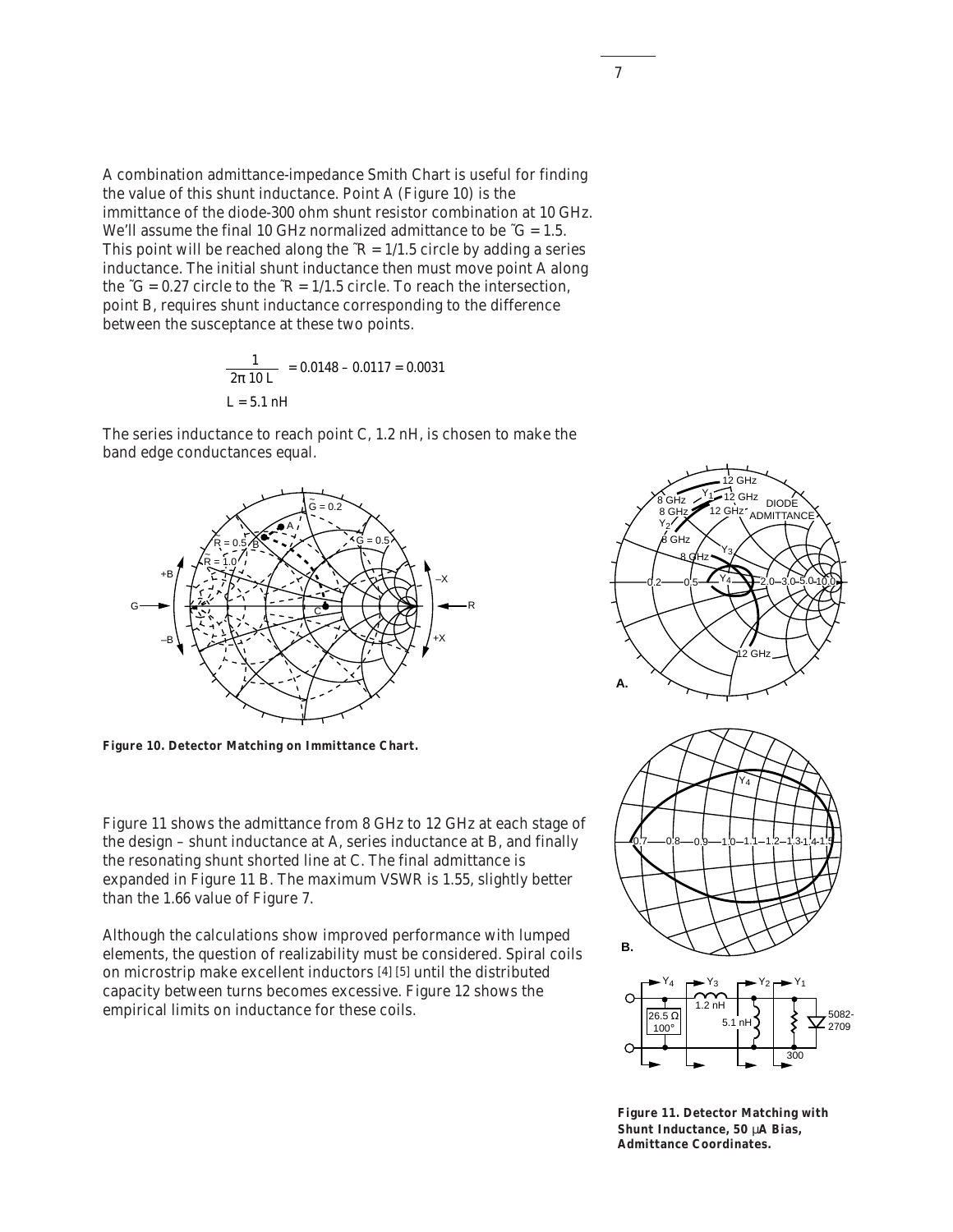

**Figure 12. Maximum Inductance of Microstrip Coils.**

The proposed shunt inductance of 5.1 nH is clearly too large. The equivalent shunt shorted line is approximated by equating reactance at 10 GHz. Characteristic impedance is set at 100 ohms to best approximate the lumped inductance.

> $\Theta = 72.7^\circ$  $2\pi 10 \times 5.1 = Z_0 \tan \Theta = \tan \Theta.$

The same series inductance is used and a shunt shorted line resonates band edges. The result is shown in Figure 13. The more dispersive shunt line replacing the 5.1 nH inductor is responsible for a higher band edge VSWR. The performance is now worse than that of Figure 7.



**Figure 13. Detector Matched with Shunt Transmission Line, 50** µ**A Bias, Admittance Coordinates.**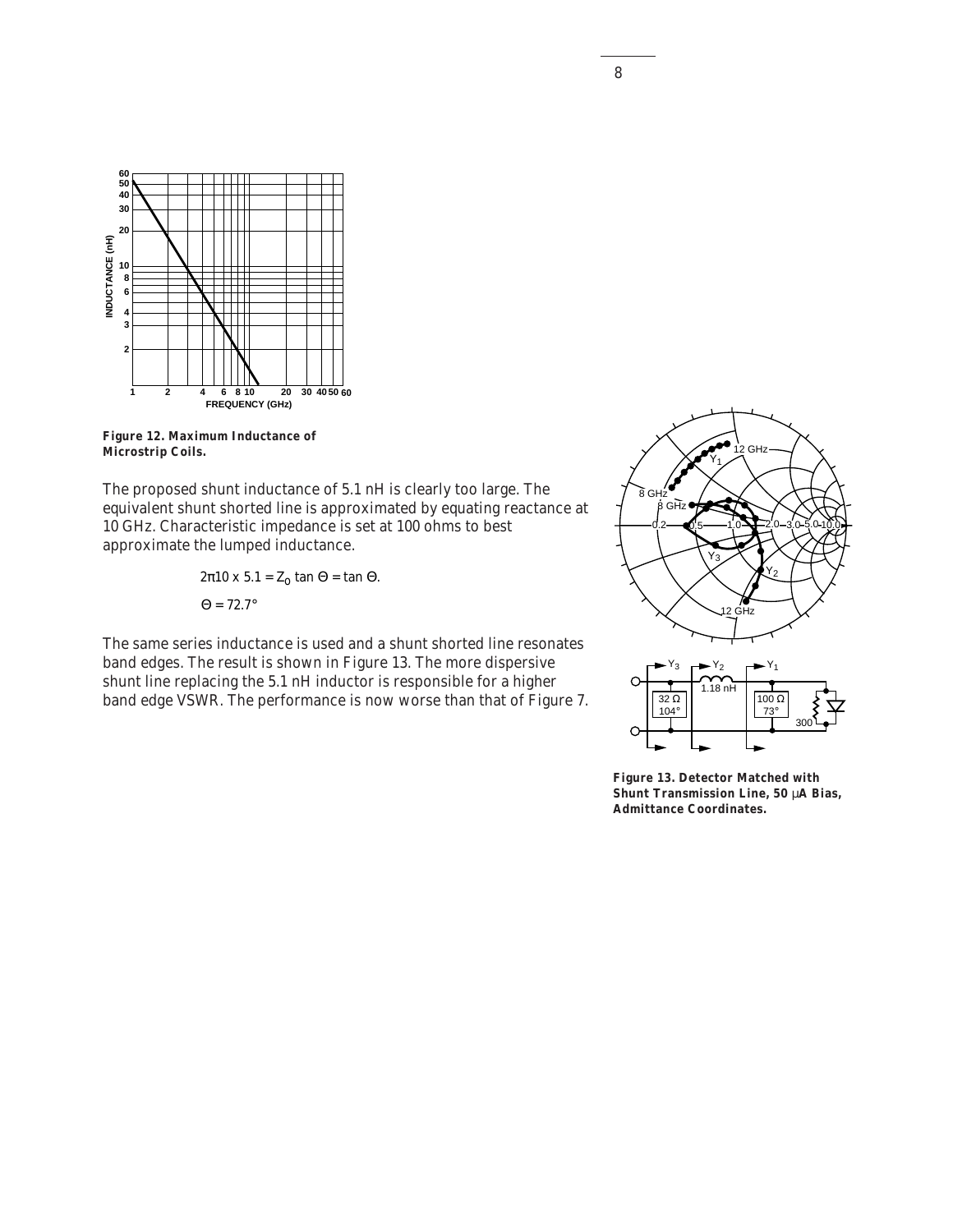An analysis of lumped element matching procedures by Thomas [6] predicts that a series initial element will provide maximum bandwidth. Substituting a lumped inductance for the 100 ohm line in Figure 7 does show slight improvement over Figure 11. This is shown in Figure 14A and B. When the lumped inductance exceeds the limits of Figure 12, best performance is obtained by using the limiting lumped inductance in series with the necessary distributed element needed to provide the proper reactance.







**Figure 14. Detector Matched with Initial Series Element, 50** µ**A Bias, Admittance Cordinates.**

### **Conclusion**

An empirical procedure for designing matching circuits for mixers and detectors has been described. Optimum designs are achieved without the use of computer optimization procedures.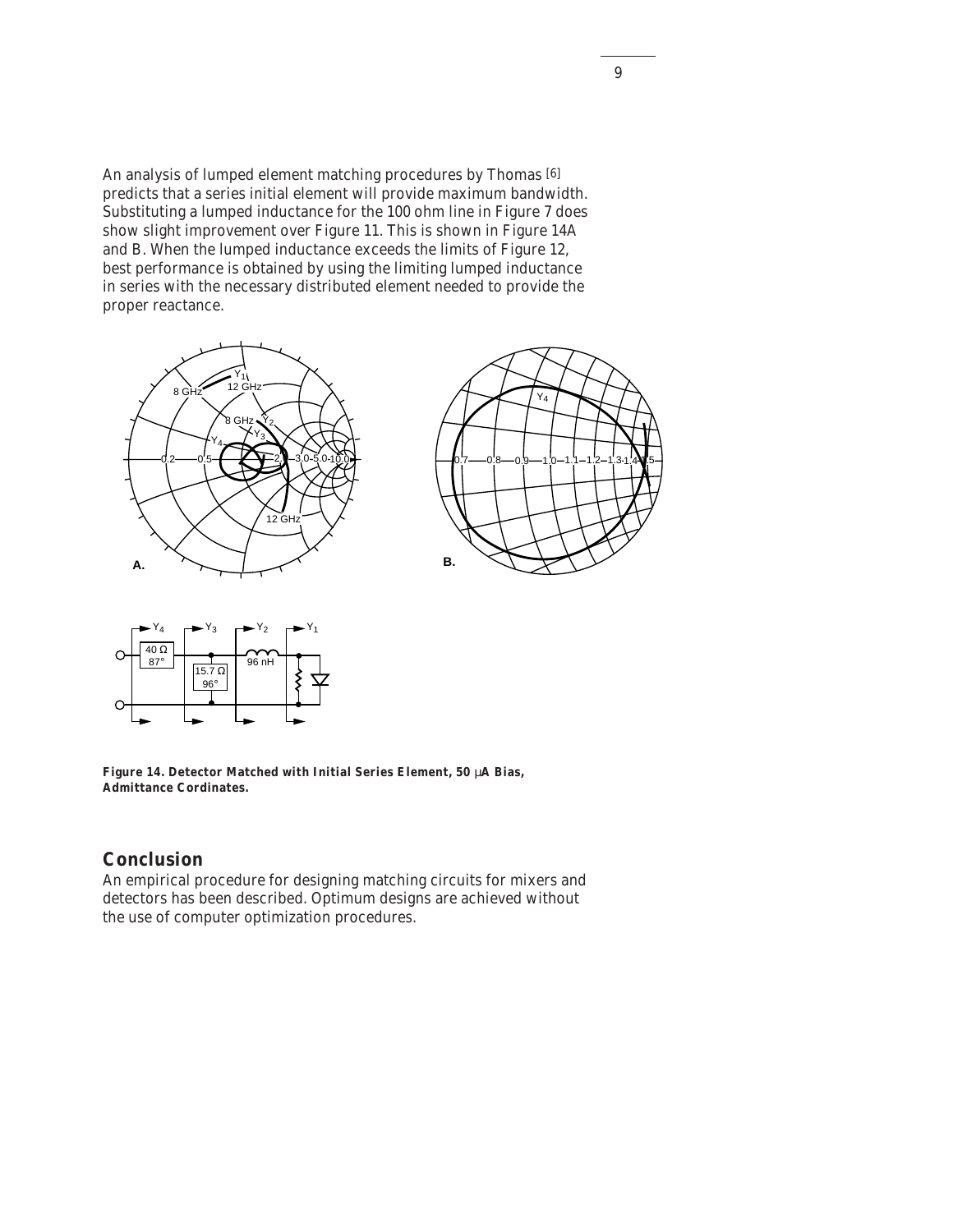#### **References**

- 1. Weinberg, L., Network Analysis and Synthesis, McGraw-Hill, 1962.
- 2. Matthaei, G., Young, L., and Jones, E.M.T., Microwave Filters, Impedance-Matching Networks, and Coupling Structures, McGraw-Hill, 1964.
- 3. LaCombe, D., "Thick-Film Limiter-Detector Reduces Receiver Costs", Microwave System News, August, 1973, pp 37-42.
- 4. Daly, D. et al, "Lumped Elements in Microwave Integrated Circuits" IEEE Trans. MTT Vol. MTT-15, pp 713-721, December 1967.
- 5. DeBrecht, R., and Caulton, M., "Lumped Elements in Microwave Integrated Circuits in the 1-12 GHz Range", G-MTT Digest, 1970, pp 14-18.
- 6. Thomas, R., "Broadband Impedance Matching in High-Q-Networks", EDN pp 62-69, Dec. 20, 1973.